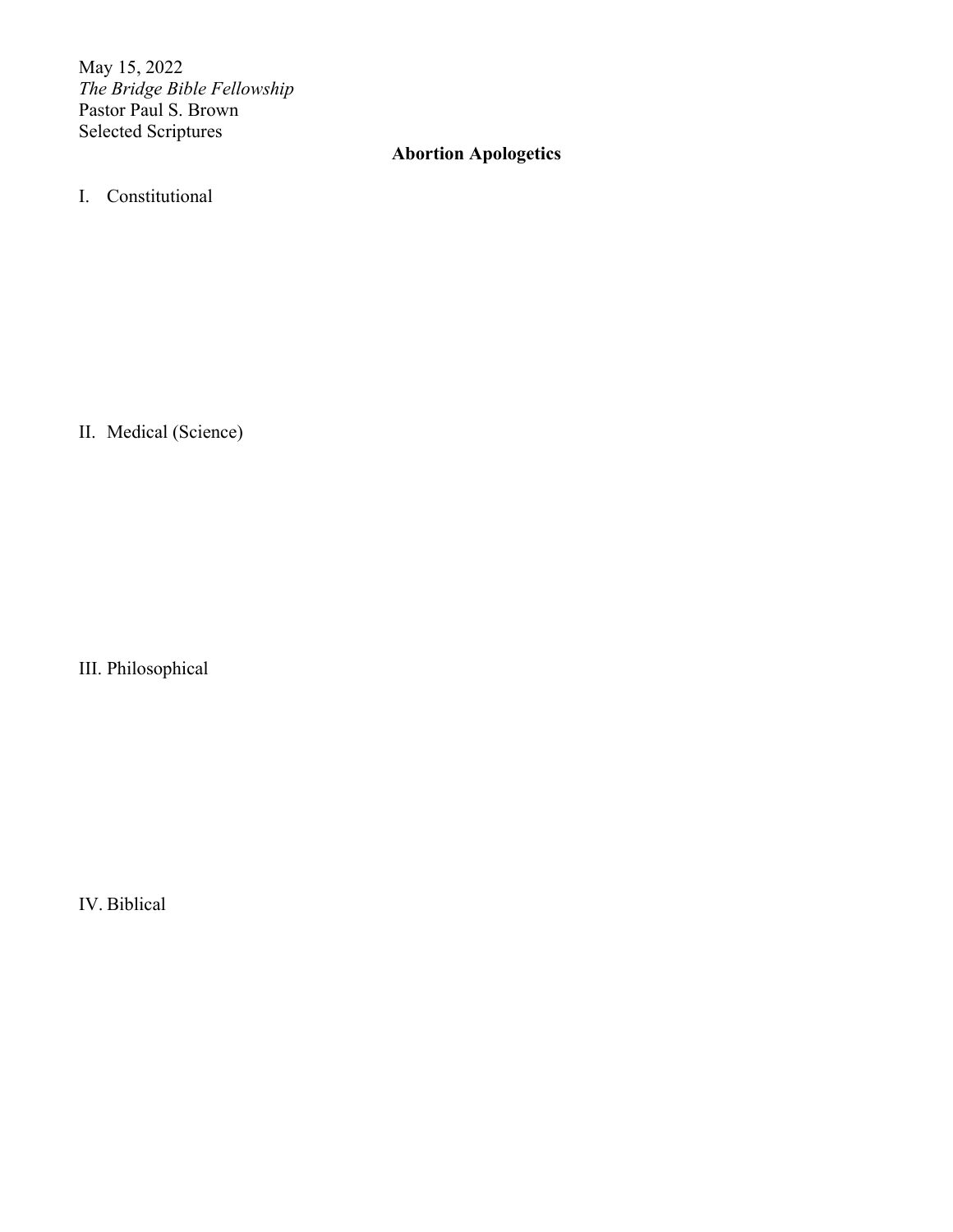## **Discussion & Application:**

- 1. Pro-Life people say the question that must be answered with respect to the unborn is, **"What is it?"** What have Pro-Choice people called the unborn? Why is terminology important in this debate?
- 2. What do embryologists know now (2022) that the Supreme Court Justices claimed they did not know in 1973? How does that help us answer the question, "What is it?" Some people, like Peter Singer (professor of bioethics), admit that the unborn is human but claim it is not a "person." What does he say makes someone a "person" vs a human? What is wrong with that line of reasoning?
- 3. What are some of the top reasons Pro-Choice people give for wanting Abortion to be a woman's right? How would you answer those questions?
- 4. Scott Klusendorf often uses an **Abortion Syllogism**: 1 It is wrong to intentionally kill an innocent human being; 2 – Abortion intentionally kills an innocent human being; Conclusion – therefore abortion is wrong. How might a Pro-Choice person answer this syllogism? How would you defend it?
- 5. What does the acronym SLED stand for? Do you agree with this line of reasoning? If not, why not?
- 6. A number of women considering abortion change their minds when they see the ultrasound of their baby. Why do **images** of the unborn and/or of aborted parts of the unborn have this impact on people? How might you use images in the coming months in your discussions with people on this topic?
- 7. Some say that the **Bible** nowhere specifically addresses abortion or uses the word abortion. They conclude that since there are no biblical laws against it, it must be okay morally. What is wrong with that line of thinking? Give illustrations of why that is incorrect.
- 8. What texts of Scripture would you use to prove that abortion is morally wrong? How would you organize those passages to logically conclude that Abortion violates biblical truth?
- 9. Read **Ex. 21:22-25**. Pro-Choice advocates say this verse refers to a miscarriage and the only penalty is if the mother is harmed. How would you answer that? What does the passage really say?
- 10. People often say that **"you can't legislate morality."** How would you answer that?
- 11. Pro-Life apologists point to the discrepancy between laws against killing birds, animals, and bugs prior to birth and laws not protecting humans. How might a Pro-Choice advocate defend those laws? What would you say to their claims?
- 12. What things should Christians (and churches) be prepared to do if Roe v. Wade is overturned, and some states make abortion illegal? Be specific, practical, and thorough in your plan.
- 13. Memorize the following 7-second and 1-minute apologetics as to why you are Pro-Life: **7-second:** "I am pro-life because it is wrong to intentionally kill innocent human beings."

**1-minute:** "I am pro-life because the science of embryology establishes that from the earliest stages of development, you were a distinct, living and whole human being. You weren't part of another human being like skin cells on the back of my hand; you were already a whole living member of the human family even though you had yet to mature. There is no essential difference between the embryo you once were and the adult you are today that somehow justifies killing you at that earlier stage of development. Differences of size, level of development, environment and degree of dependency are not good reasons for saying you could be killed then but not now."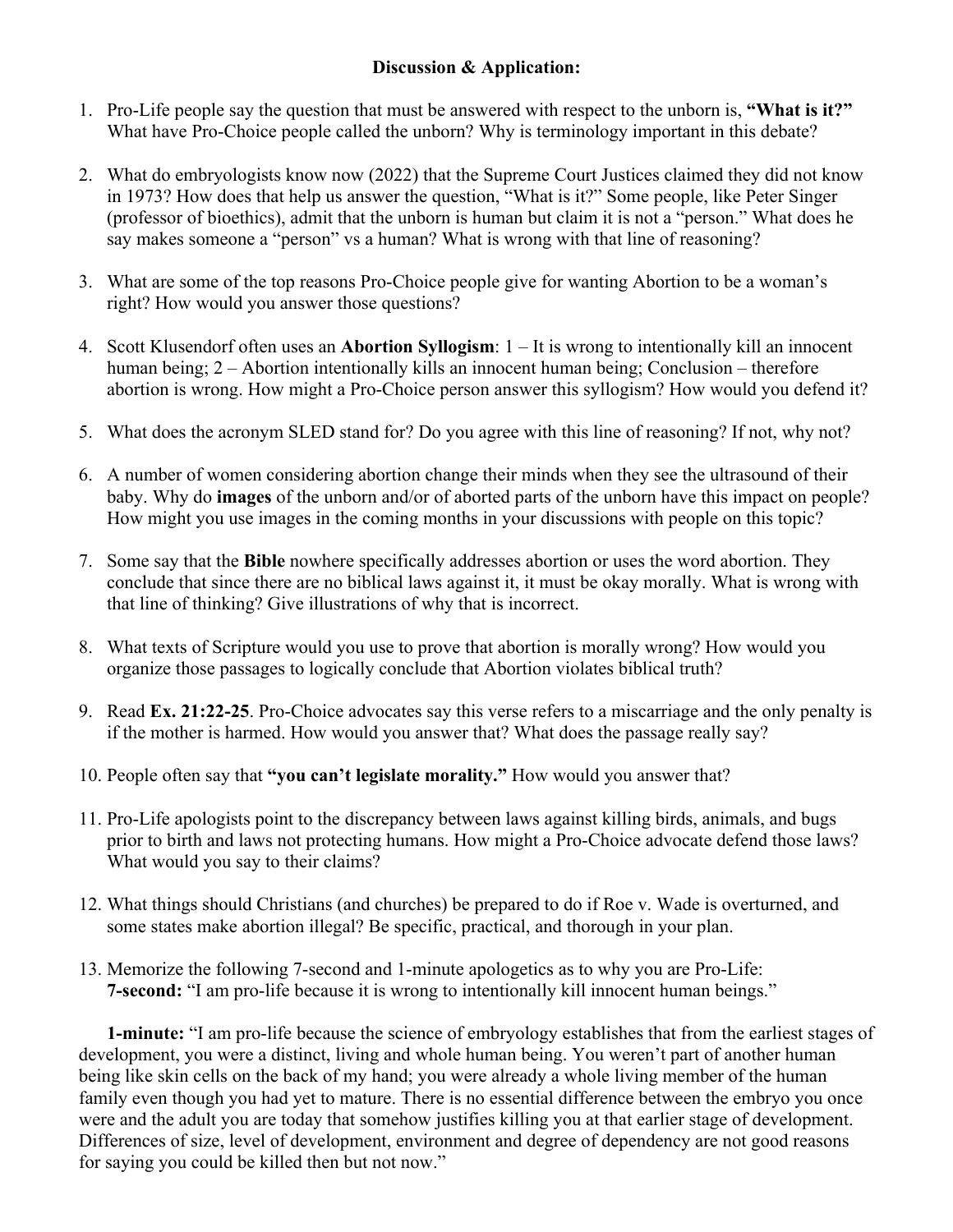# **I. Review of the Basic Pro-Life Argument:**

## **A. Definition and ground rules:**

- 1. Abortion defined (Kaczor): The intentional killing of a human fetus. This definition begs no questions and is affirmed by many on both sides of the debate.<sup>1</sup>
- 2. Ground rules: There is no such thing as a "woman's perspective" on abortion that trumps all rational inquiries into the subject. Indeed, feminists, let alone women in general, have no single perspective on the issue. Gender is irrelevant. It is arguments that must be advanced and defended.

## **B. Pro-life syllogism:**

P1: It is wrong to intentionally kill an innocent human being.

P2: Abortion intentionally kills an innocent human being.

Therefore,

C: Abortion is morally wrong.

# II. **Scientific support for the pro-life argument:**

- A. **The science of embryology establishes that from the earliest stages of development, the unborn are distinct, living, and whole human beings.** True, they have yet to grow and mature, but they are whole human beings nonetheless. Leading embryology textbooks affirm this.2 For example, in The Developing Human: Clinically Oriented Embryology Keith L. Moore & T.V.N. Persaud write: "A zygote is the beginning of a new human being. Human development begins at fertilization, the process during which a male gamete or sperm...unites with a female gamete or oocyte...to form a single cell called a zygote. This highly specialized, totipotent cell marks the beginning of each of us as a unique individual." T.W. Sadler's Langman's Embryology states: "The development of a human begins with fertilization, a process by which the spermatozoon from the male and the oocyte from the female unite to give rise to a new organism, the zygote." Embryologists Ronan O'Rahilly and Fabiola Müller write, "Although life is a continuous process, fertilization is a critical landmark because, under ordinary circumstances, a new, genetically distinct human organism is thereby formed."
- B. **That elective abortion kills a living human fetus is conceded by many who perform and defend the practice:**
	- 1. Dr. Warren Hern, author of Abortion Practice—to a Planned Parenthood conference: "We have reached a point in this particular technology [D&E abortion] where there is no possibility of denying an act of destruction. It is before one's eyes. The sensations of dismemberment flow through the forceps like an electric current."<sup>3</sup>
	- 2. Editorial in California Medicine, 9/70—"Since the old ethic has not yet been fully displaced it has been necessary to separate the idea of abortion from the idea of killing, which continues to be socially abhorrent. The result has been a curious avoidance of the scientific fact, which everyone really knows, that human life begins at conception and is continuous whether intra-or extra-uterine until death. The very considerable semantic gymnastics which are required to rationalize abortion as anything but taking a human life would be ludicrous if they were not often put forth under socially impeccable auspices. It

<sup>&</sup>lt;sup>1</sup> Christopher Kaczor, The Ethics of Abortion: Women's rights, Human Life, and the Question of Justice (New York: Routledge, 2011) p.8. <sup>2</sup> See T.W. Sadler, Langman's Embryology, 5th ed. (Philadelphia: W.B. Saunders, 1993) p. 3; Keith L. Moore, The Developing Human:

Clinically Oriented Embryology (Philadelphia: W.B. Saunders Company, 1998),pp. 2-18. O'Rahilly, Ronand and Muller, Pabiola, Human Embryology and Teratology, 2nd ed. (New York: Wiley-Liss, 1996) pp. 8, 29.

<sup>3</sup> Paper presented at the 1978 meeting of the Association of Planned Parenthood Physicians, October 26. http://www.drhern.com/pdfs/staffrx.pdf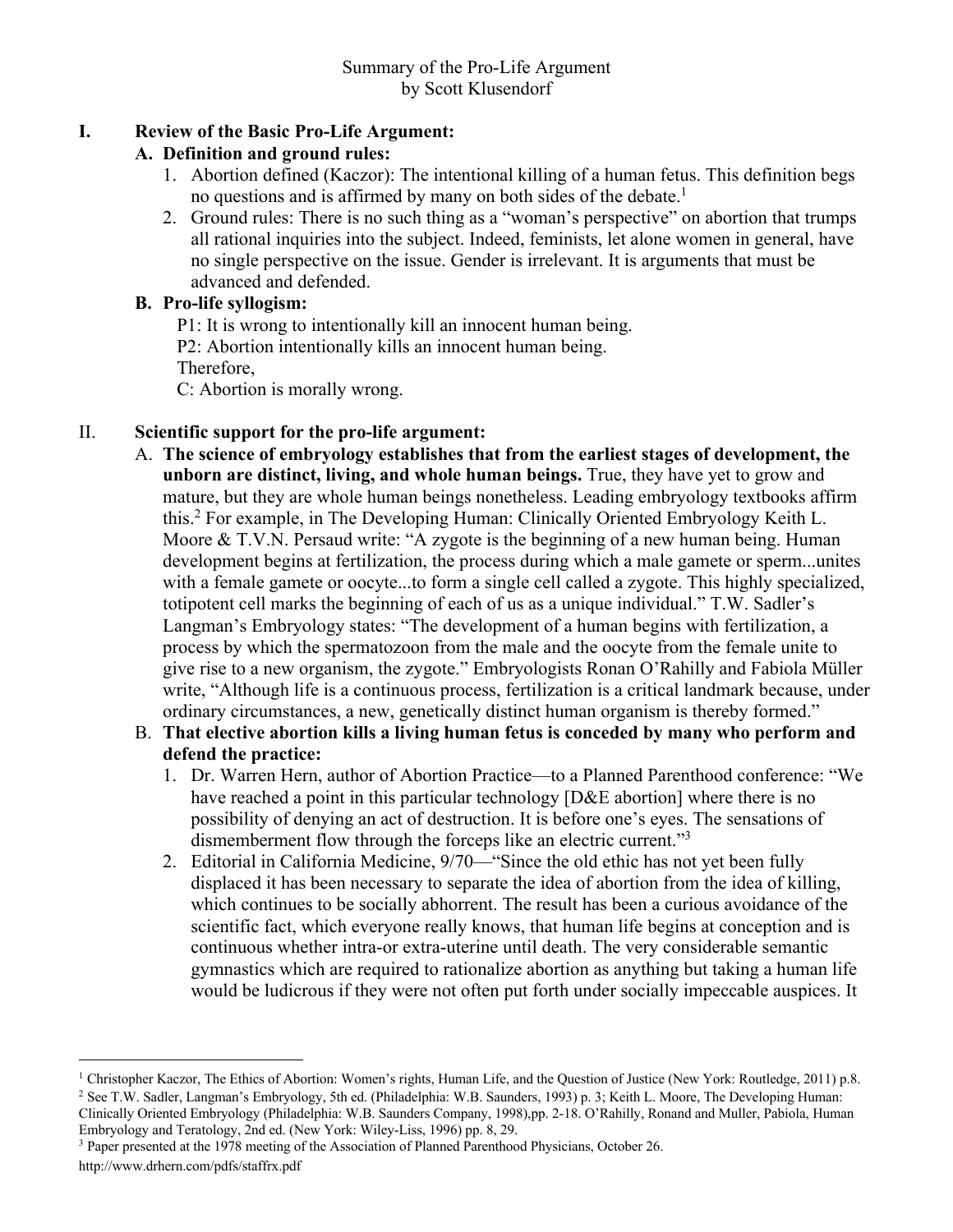is suggested that this schizophrenic sort of subterfuge is necessary because while a new ethic is being accepted the old one has not yet been rejected."4

- 3. Ronald Dworkin, in Life's Dominion—Abortion deliberately kills a developing embryo and is a choice for death.<sup>5</sup>
- 4. Faye Wattleton, former President of Planned Parenthood—"I think we have deluded ourselves into believing that people don't know that abortion is killing. So any pretense that abortion is not killing is a signal of our ambivalence, a signal that we cannot say yes, it kills a fetus."6
- 5. Naomi Wolf, a prominent feminist author and abortion supporter, in The New Republic— "Clinging to a rhetoric about abortion in which there is no life and no death, we entangle our beliefs in a series of self-delusions, fibs and evasions. And we risk becoming precisely what our critics charge us with being: callous, selfish and casually destructive men and women who share a cheapened view of human life...we need to contextualize the fight to defend abortion rights within a moral framework that admits that the death of a fetus is a real death."7
- 6. Camille Paglia, feminist—"Hence I have always frankly admitted that abortion is murder, the extermination of the powerless by the powerful. Liberals for the most part have shrunk from facing the ethical consequences of their embrace of abortion, which results in the annihilation of concrete individuals and not just clumps of insensate tissue."7
- 7. Anthony Kennedy, Supreme Court Justice and abortion supporter—"The fetus, in many cases, dies just as a human adult or child would: it bleeds to death as it is torn from limb to limb….The fetus can be alive at the beginning of the dismemberment process and can survive for a time while its limbs are being torn off….Dr. [Leroy] Carhart [the abortionist who challenged Nebraska's partial"birth ban] has observed fetal heartbeat . . . with "extensive parts of the fetus removed,"…and testified that mere dismemberment of a limb does not always cause death because he knows of a physician who removed the arm of a fetus only to have the fetus go on to be born "as a living child with one arm." At the conclusion of a D&E abortion…the abortionist is left with "a tray full of pieces."9

# II. **Philosophical Grounding for the Pro-Life View—Humans Are Equal by Nature not Function**

- A. **Key philosophical question:** Given the humanity of the unborn, does each and every human being have an equal right to life or do only some have it in virtue of some characteristic that none of us share equally and which may come and go within the course of our lifetimes?
- B. **Pro-life advocates contend there is no morally significant difference between the embryo you once were and the adult you are today that would justify killing you at that earlier stage of development.** Differences of size, level of development, environment, and degree of dependency are not good reasons for saying you had no right to life then but you do now. Stephen Schwarz suggests the acronym SLED as a helpful reminder of these non-essential differences:

**Size**: You were smaller as an embryo, but since when does your body size determine value? **Level of Development**: True, you were less developed as an embryo, but six-month olds are less developed than teenagers physically and mentally, but we don't think we can kill them.

<sup>4</sup> "A New Ethic for Medicine and Society," California Medicine, September 1970.

<sup>5</sup> Ronald Dworkin, Life's Dominion: An Argument About Abortion, Euthanasia, and Individual Freedom (New York: Vintage, 1994) p. 3. <sup>6</sup> Faye Wattleton, "Speaking Frankly," Ms., May / June 1997, Volume VII, Number 6, 67. 7 Naomi

Wolf, "Our Bodies, Our Souls," The New Republic, October 16, 1995, 26

<sup>&</sup>lt;sup>7</sup> Camille Paglia, "Fresh Blood for the Vampire," Salon, September 10, 2008. <sup>9</sup> Stenberg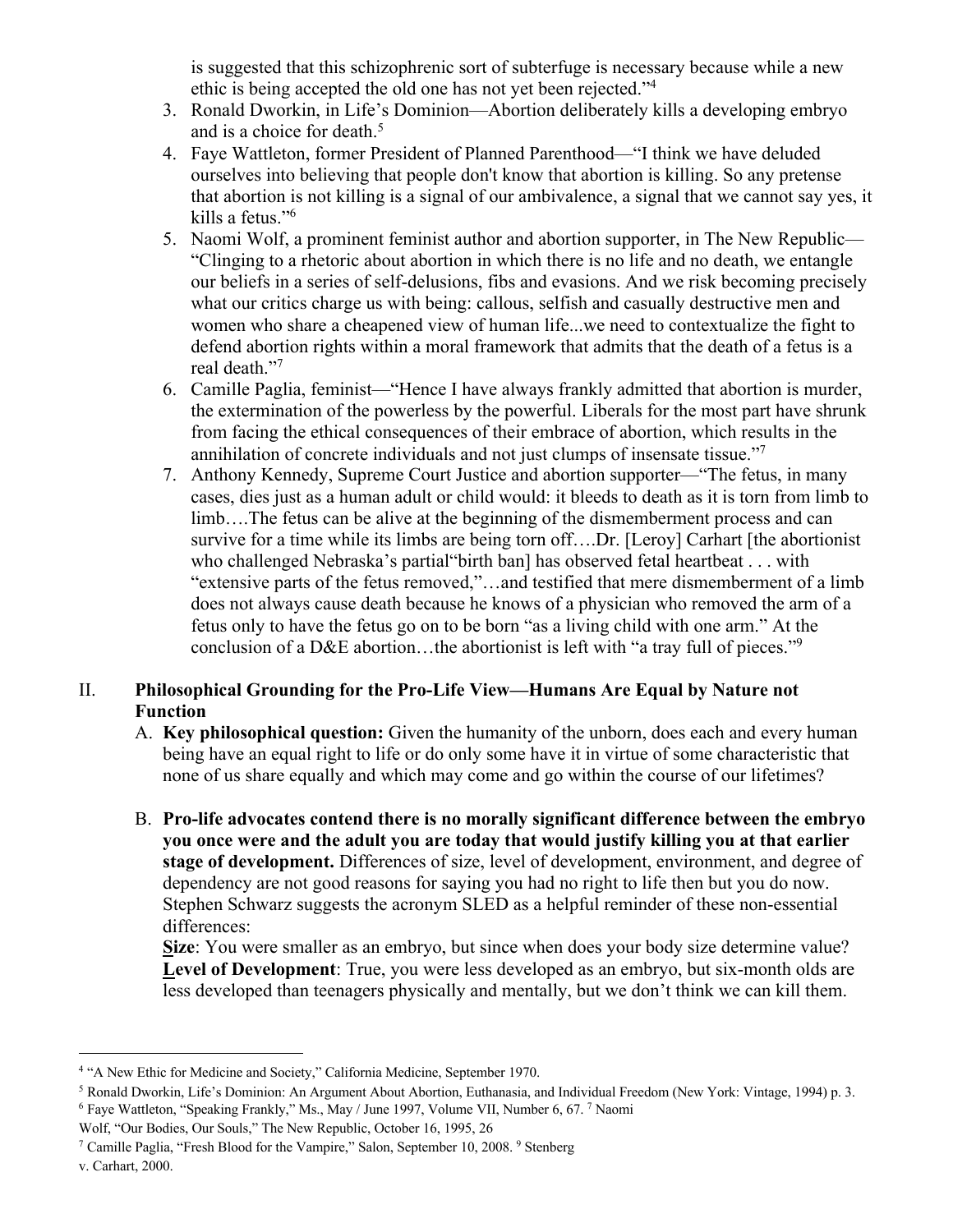**Environment**: Where you are has no bearing on what you are. How does a journey of eight inches down the birth canal change the essential nature of the unborn from a being we can kill to one we can't?

**Degree of Dependency**: Sure, you depended on your mother for survival, but since when does dependence on another human mean we can kill you? (Consider conjoined twins, for example.)

C. **In short, humans are equal by nature not function.** Although they differ immensely in their respective degrees of development, they are nonetheless equal because they share a common human nature—and they had that human nature from the moment they began to exist. If I am wrong about that, human equality is a fiction. Think, for a moment, about your 10 closest friends. Would you agree that each of them has the same basic rights and that each should be treated equally? But if all of them should be treated equally, there must be some quality they all have equally that justifies that equal treatment. What is that characteristic? Only this: We all have the same human nature. And you got that human nature the moment you began to exist.

### **D. Objection: "The unborn are human, but they are not persons."** Reply—

- 1. Why should anyone think there can be such a thing as a human who is not a person? Idling beneath the assertion is body-self dualism. According to body-self dualism, the real you is not your body, which is mere matter in motion. The real you is your thoughts, aims, desires, conscious decisions, capacity to reason, and capacity for relationships.
- 2. Personhood Theory applies body-self dualism to law and ethics. Personhood Theory says being human isn't enough to ground your right to life. Only "persons" have that right that is, those who achieve a certain level of cognitive functioning. Lose that function and your right to life no longer applies. In short, we are left with two classes of human beings: human non-persons we can kill and human persons we can't. If you don't make the grade, actual persons can override your rights.
- 3. Personhood theory grounded in body-self dualism is deeply problematic:
	- a) Body-self dualism is subjective. When personhood is detached from the living human body, human value is entirely subjective. Who decides which traits matter? Might makes right. Those making the rules decide if your life is worth living.
	- b) Body-self dualism is counterintuitive. If pressed, you are forced to say things like, "My body existed before I did" or "I was mere matter until my conscious self showed up." You must also admit that you've never hugged your mother since one cannot hug desires, thoughts, and aims. And if you're a psychologist, don't even think of curing multiple personality disorders. That would entail mass murder, given multiple personalities—each with separate aims, desires, and thoughts—are intentionally destroyed in treatment. At bottom, body-self dualism cannot explain simple statements like "you see." Sensory acts like seeing involve bodily acts (via the eyes) and intellectual acts (via the mind). Both are inextricably wound up in human nature.
	- c) Body-self dualism cannot account for human equality. Does each and every human being have an equal right to life or do only some have it in virtue of some characteristic which may come and go within the course of their lifetimes?
	- d) If an arbitrarily selected trait like self-awareness grounds fundamental human value, and we don't share that trait equally, those with more of it have a greater right to life than those with less. Human equality is a myth.
	- e) Body-self dualism distorts human "dignity." Abortion-choice advocates confuse intrinsic dignity, which we have in virtue of our common human nature, with attributed dignity, which we earn through achievement or performance. As Christopher Kaczor points out, the beach bum and the university scholar are both equal in their fundamental intrinsic dignity. However, they differ in their attributed dignity.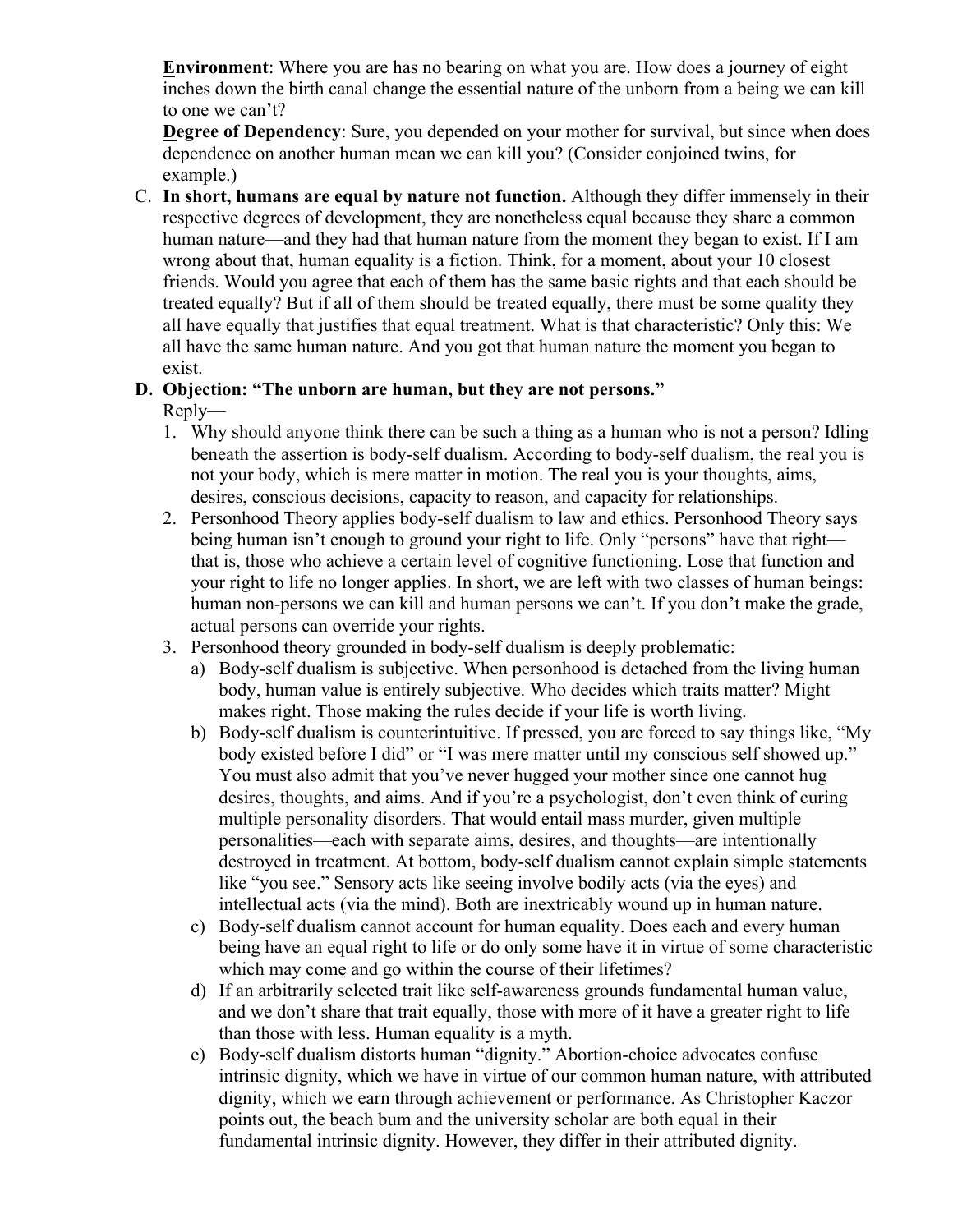- f) Body-self dualism provides a philosophical foundation for intentionally killing innocent human beings outside the womb and justifies involuntary euthanasia and involuntary organ donation. That is, if the rights of a cognitively disabled patient can be overridden by the interests of actual persons, what's wrong with intentionally killing him to benefit others? Given the logic of personhood theory, there is no theoretical ground for opposing such killing. If that weren't bad enough, on personhood theory, cognitively disabled humans could—and perhaps, should be—used for organ harvesting that benefits actual "persons." To borrow an example from Frank Beckwith, Suppose a surgeon alters the brain of a developing fetus so he or she never attains selfawareness. At age five, the child is killed to provide organs for actual, self-aware people. On theoretical grounds, how is this wrong? I'm not making this stuff up. Jeff McMahan and Carol Kahn suggest creating "body clones"—brain-altered bodies cultivated for rejection-free body parts. The medical journal Lancet opines that unconscious people should be lethally injected so their organs can be harvested.
- 4. Pro-life advocates have a better foundation for human dignity. Instead of setting aside an entire class of human beings to be killed because they don't measure up, we say that all humans have an equal right to life regardless of size, development, cognitive function, or dependency. In other words, our view is inclusive, indeed, wide open to all.
- 5. Put simply, the abortion debate is not about a surgical procedure. It's not about who loves women and who hates them. It's about a larger worldview question that demands an answer: Who counts as one of us? That is, does "us" include the unborn? Are they members of the human family?

### IV. **Biblical Case for the Pro-Life Position**

### **A. Summary of Argument:**

P1: All humans have value because they bear the image of God

P2: Because humans bear the image of God, the shedding of innocent blood (the intentional killing of innocent human beings) is forbidden.

P3: The unborn are human beings

Therefore,

C: The commands against the shedding of innocent blood apply to the unborn as they do everyone else.

### **B. Explanation:**

Scripture is clear that all humans have value because they bear the image of their maker (Genesis 1:26-28; James 3:9). In laymen's terms, that means humans are valuable in virtue of the kind of thing they are rather than some function they perform. Humans have value simple because they are human.

Put differently, humans are equal in their fundamental or intrinsic dignity. Our culture, however, confuses intrinsic dignity with attributed dignity and thus mistakenly grounds the right to life in a performance view of human value. The biblical view is different. The beach bum and the university president share an equal and intrinsic dignity in virtue of their common human nature. However, they do not share attributed dignity, which individuals only earn through age or accomplishment.

Because humans bear the image of God and thus are intrinsically valuable, the shedding of innocent blood is strictly forbidden (Exodus 23:7; Proverbs 6:16-19; Matthew 5:21). The Bible is not saying it's always wrong to kill human beings, a position only a strict pacifist would hold. It's meaning is more specific: We are never to intentionally kill innocent human beings.

As noted above, abortion is the intentional killing of an innocent human being, a claim we defended with science and logic. Thus, the same passages in Scripture that forbid the shedding of innocent blood apply to the unborn as they do every other human being.

Still, some are puzzled the Bible never mentions abortion. Are we to conclude abortion is morally permitted? We certainly should not! When critics assert the Bible nowhere condemns abortion, I ask one question to clarify things: Are you saying that whenever the Bible doesn't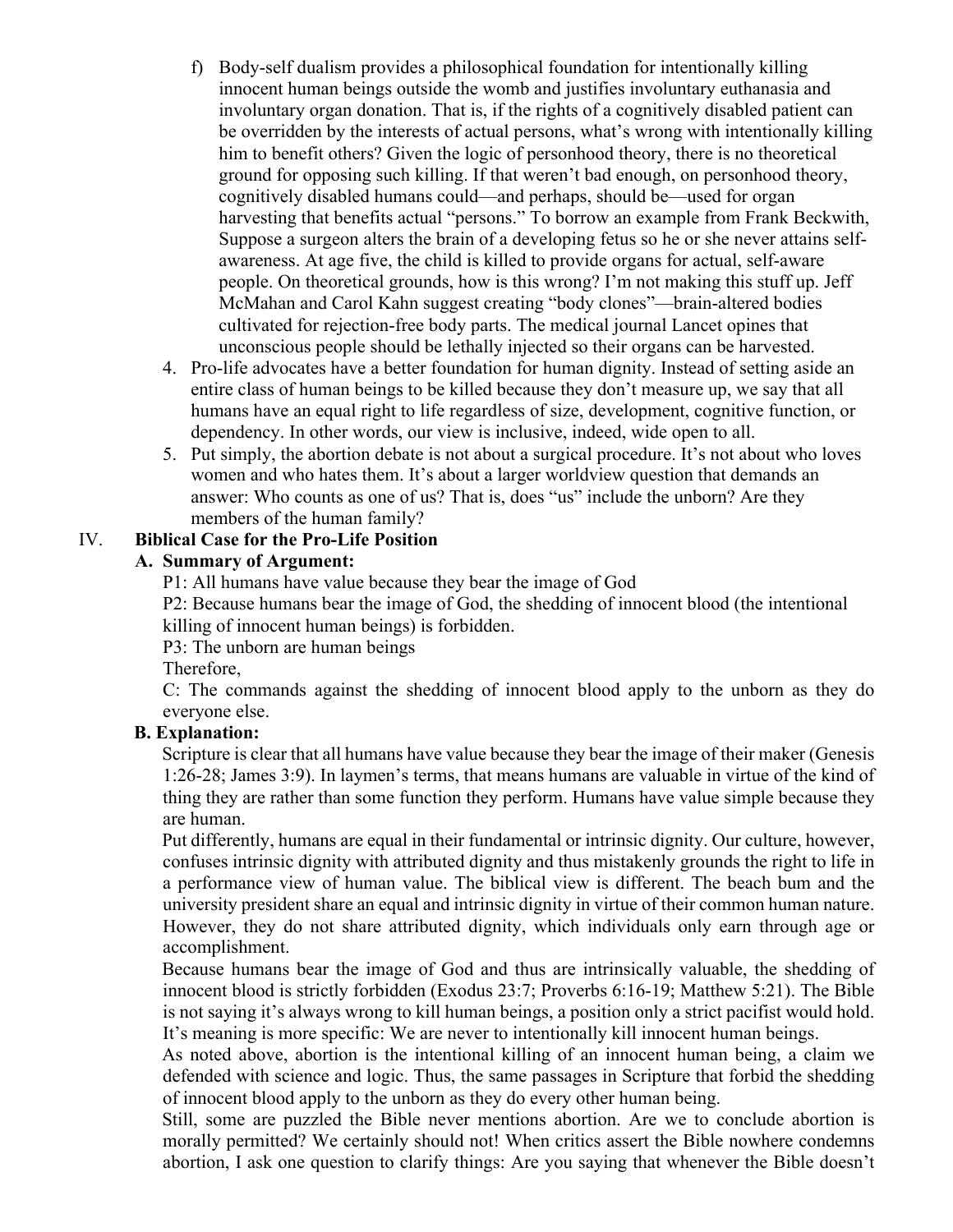expressly condemn a behavior, it condones that behavior? When they say no, and they must, I ask, What is your point? Indeed, Scripture nowhere condemns gay bashing, but Christians universally condemn it because Scripture teaches all humans— despite the impact of sin possess inherent dignity and worth.

The Bible's alleged silence on abortion does not mean that its authors condoned the practice, but that prohibitions against it were largely unnecessary. The Hebrews of the Old Testament and the Christians of the New Testament were not likely to kill their offspring before birth. To understand why, let's step into their world and take a look. First, children were seen as a blessing while barrenness a curse—the worst curse for a woman (Psalm 127:3-5; 1 Samuel 1:6, Genesis. 20:17-18, 30:1, 22-23). Second, immortality was expressed through one's descendents. God promises Abraham to make of him a great nation (Genesis 12:1-3) and that promise is passed on to Isaac, Jacob, etc. "Sons are a heritage from the Lord, children a reward from Him," writes the Psalmist (127:3. See also Gen. 48:16). Third, among a people surrounded by hostile nations, continuing one's family line was vital for national security. Fourth, having children was a sacred responsibility: God's promise to bless all nations through Israel was predicated on replenishing the land with offspring. Fifth, the early Christians of the New Testament were Jewish believers who inherited Jewish morality, including the commands against shedding innocent blood.

Put simply, in a culture where children are a gift and barrenness is a curse, and where a nation's destiny depends on parents having lots of children, abortion is unthinkable. Hence, the Bible's silence on abortion does not suggest permission, but that prohibitions were largely unnecessary. Our culture is obsessed with equality. People want racial equality, income equality, and social equality—but can they account for it? Abortion-choice advocates cannot explain what makes us equal. Here's why: If humans only have value because of some developed characteristic like self-awareness that none of us share equally, it follows that since that characteristic comes in varying degrees, basic human rights come in varying degrees. Theologically, it's far more reasonable to argue that although humans differ immensely in their respective degrees of development, they are nonetheless equal because they share a common human nature made in the image of God.

#### **TALKING POINTS…**

#### **1-Minute Soundbite when you're accused of hating women:**

I hope you don't believe pro-lifers hate women, but I think you are right about one thing: If the unborn are not members of the human family, I am indeed unfairly imposing my views on women. However, if each and every human being has an equal right to life, and the unborn is one of us, can you see things my way? That is, if you shared my position that abortion intentionally kills an innocent human being, wouldn't you do everything you could to stop it? Wouldn't you want unborn humans protected by law just like everyone else? Of course, I realize you don't share my position, so my point here is really quite modest: The issue that separates us is not that I hate women and you love them. What separates us is that I believe the unborn are members of the human family and you don't. That's the issue I hope we can talk about.

#### **1-Minute Soundbite when asked why you are pro-life:**

I am pro-life because it is wrong to intentionally kill innocent human beings. The science of embryology is clear that from the earliest stages of development, you were a distinct, living, and whole human being. You weren't part of another human being like skin cells on the back of my hand, you were already a whole living member of the human family even though you had yet to mature. And there is no essential difference between the embryo you once were and the adult you are today that justifies killing you at that earlier stage of development. Differences of size, level of development, environment, and degree of dependency are not good reasons for saying you could be killed then but not now.